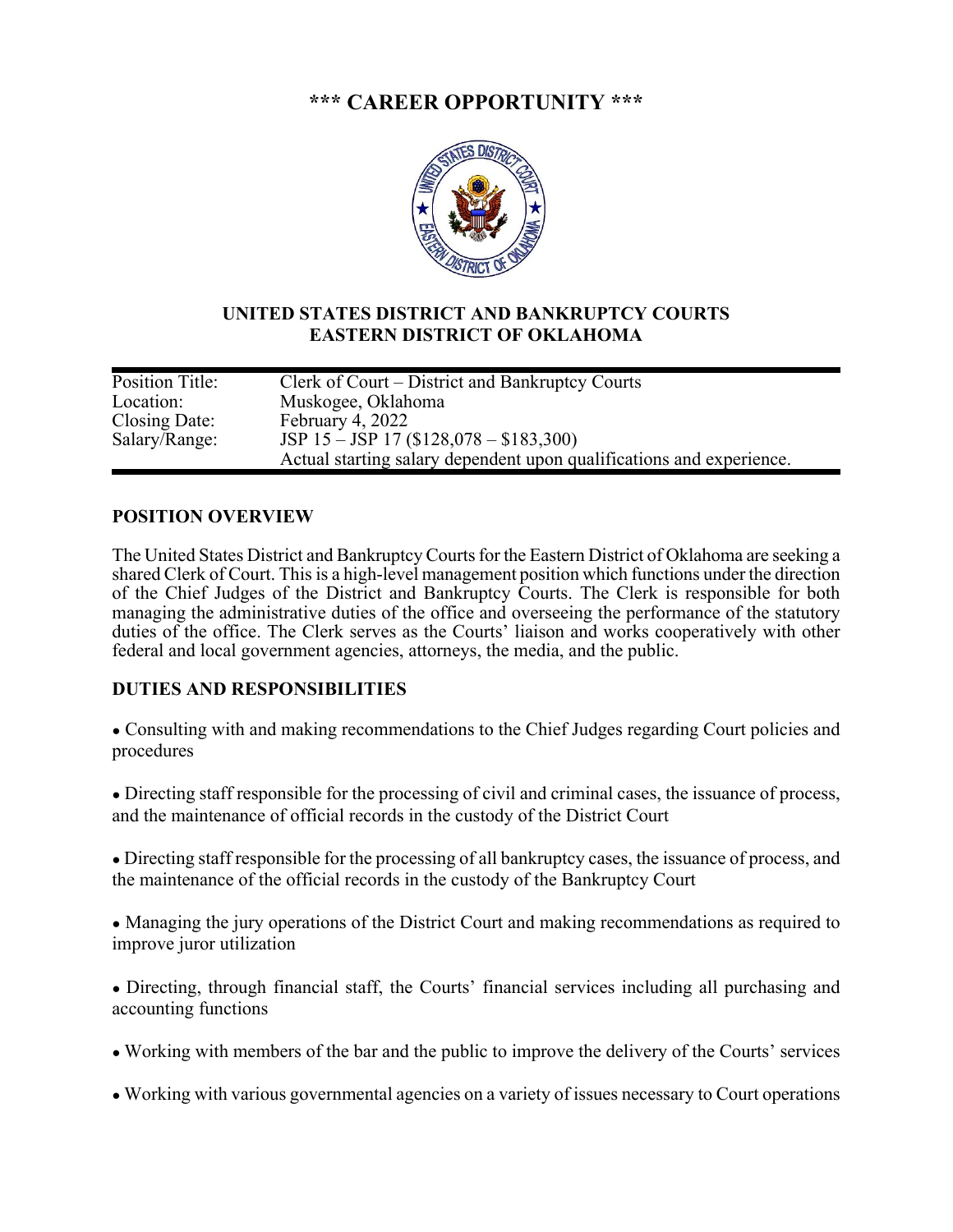such as data processing, security, space and facilities, fiscal issues, and personnel matters

- Hiring and assigning personnel as well as designing and managing training programs for personnel
- Preparing and managing the annual budget for both Courts

• Developing and overseeing short and long-term space plans for the Courts and collaborating with the General Services Administration, the Circuit Executive's Office, and the Administrative Office of the U.S. Courts on implementation

● Conducting special studies as directed and preparing statistical and narrative reports

● Managing staff responsible for automation and information technology services, statistical analysis and reporting requirements, inventory control, and human resources management

## **QUALIFICATIONS AND REQUIREMENTS**

## **General/Management:**

The position requires a minimum of ten years of progressively responsible administrative experience in public service or private industry and a thorough understanding of the organizational, procedural, and human aspects of managing an organization. At least three of the ten years must include substantive management experience at the executive level. Such experience typically includes financial and budget management, space and facilities management, human resources management, oversight of information technology, and long and short-range planning.

Practice of Law: An attorney who is in the active practice of law in either the public or private sector may substitute said active practice on a year-for-year basis for the management or administrative experience requirement.

Law Clerk: An attorney who has served as a judicial law clerk in a federal court may substitute said clerkship on a year-for-year basis for the management or administrative experience requirement.

#### **Educational Equivalents:**

Undergraduate: Education in a college or university of recognized standing may be substituted for a maximum of 3 years of the required general experience on the basis of 1 academic year of education equals 9 months of experience. A bachelor's degree from a college or university of recognized standing may be substituted for 3 years of the required general experience. Preferably such degree should have included courses in law, government, public, business, or judicial administration or related fields.

Postgraduate: A postgraduate degree in public, business, or judicial administration from such a college or university may be substituted for 1 additional year of the required general experience.

Legal: A degree from an accredited law school may be considered as qualifying for 2 additional years of the required general experience.